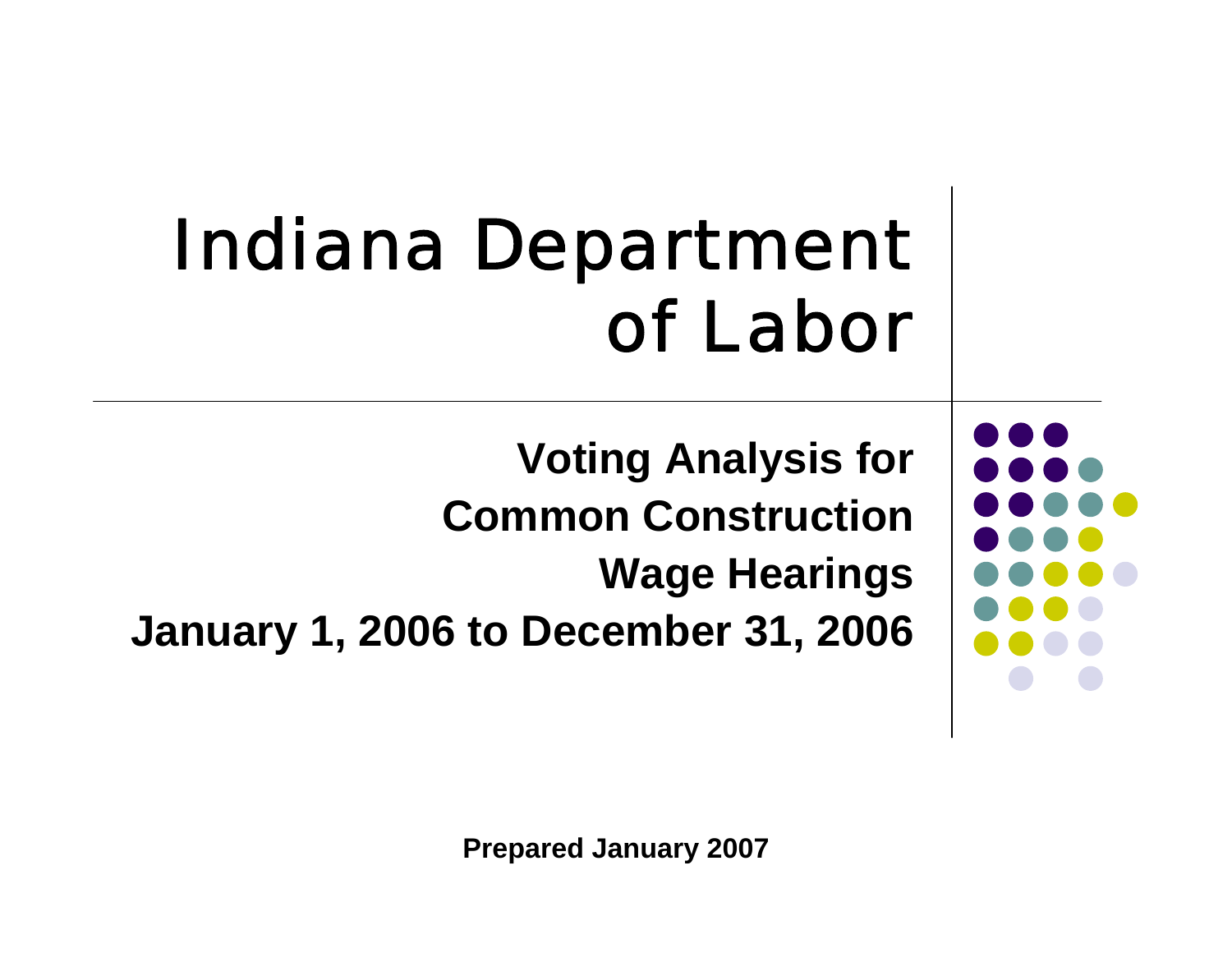### **Executive Summary**



- $\bullet$  1521 Wage Scales were adopted for projects across Indiana in 2006
- $\bullet$ • Hearings were conducted in 89 of the State's 92 counties.
- $\bullet$  Counties adopting the most scales:
	- •Marion 176 scales
	- •Tippecanoe 150 scales
	- •Lake 115 scales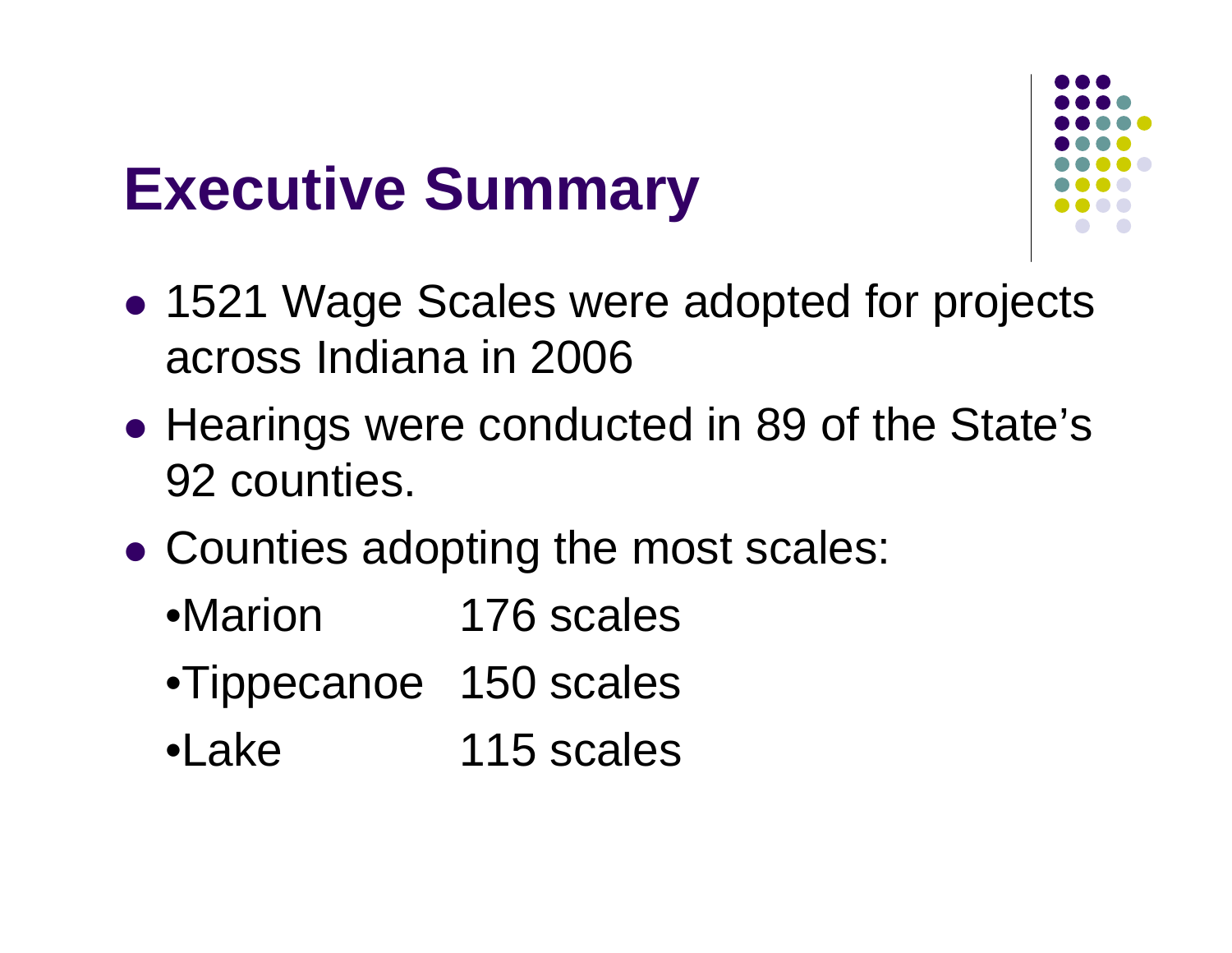#### **Executive Summary (continued)**



- The Wage Scale presented by the AFL-CIO was adopted 85.86% of the time.
- The Governor's Representative voted 48 times, or 3.16% of the total number of projects.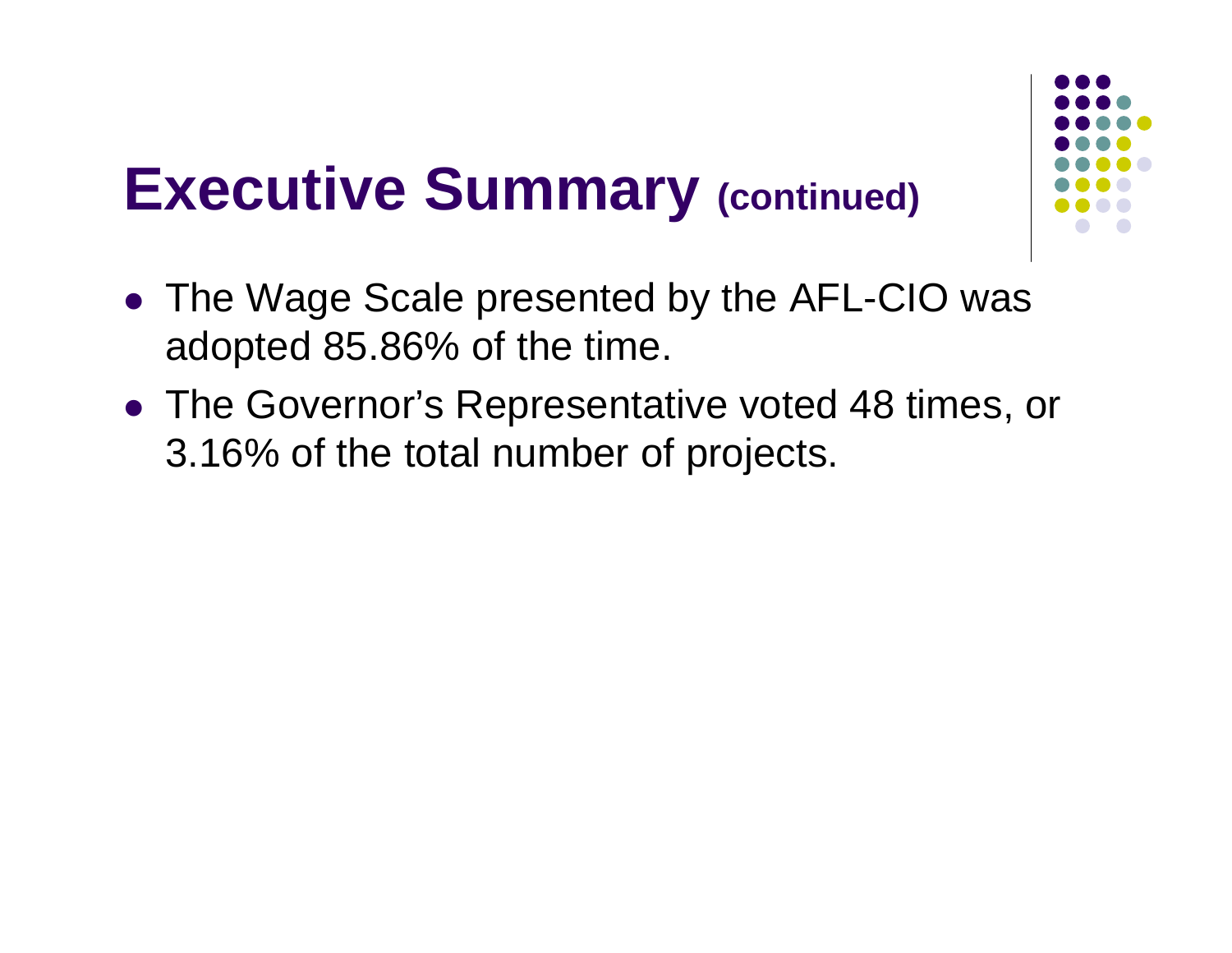#### **Award Distribution**



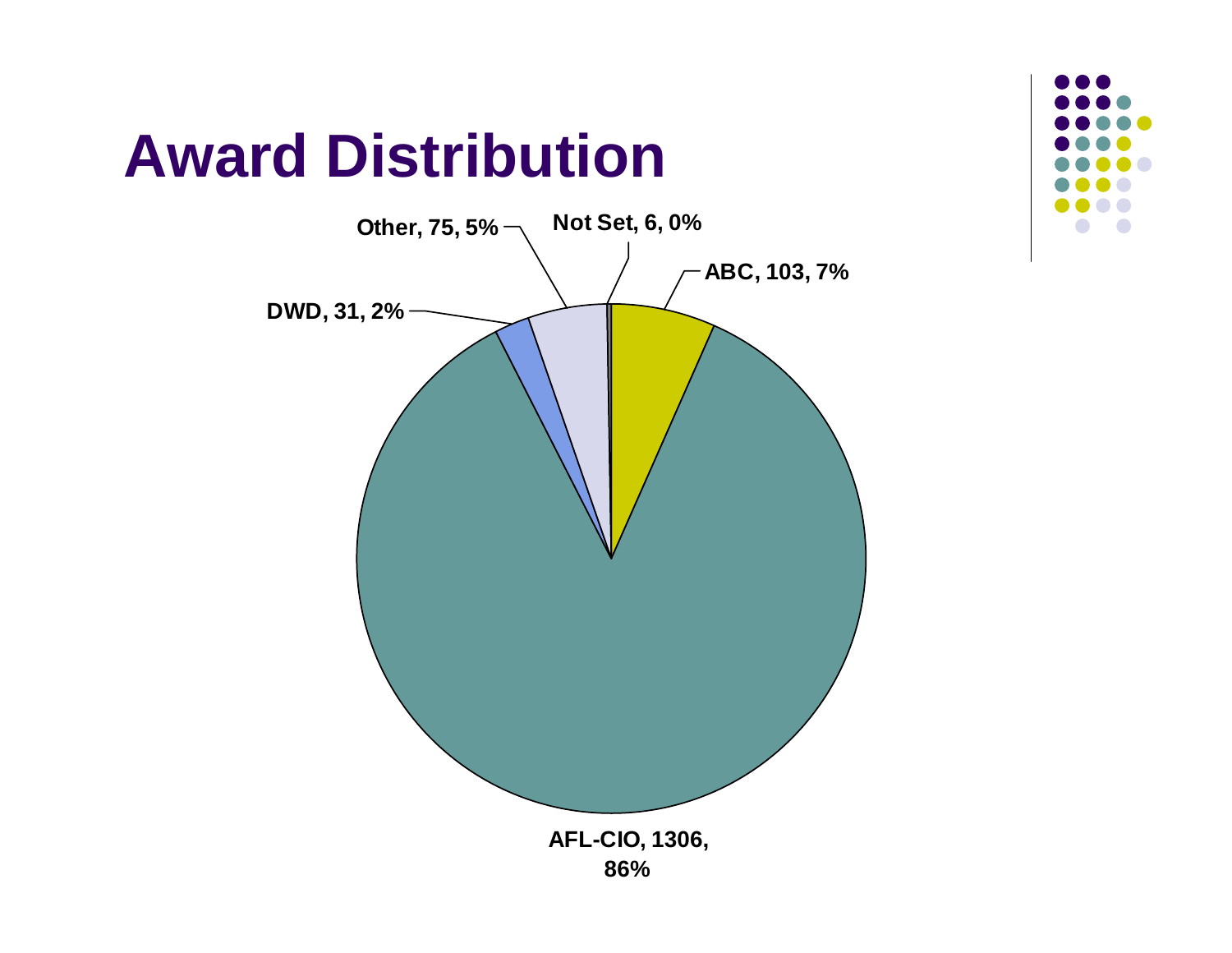

# Voting Breakdown by **County**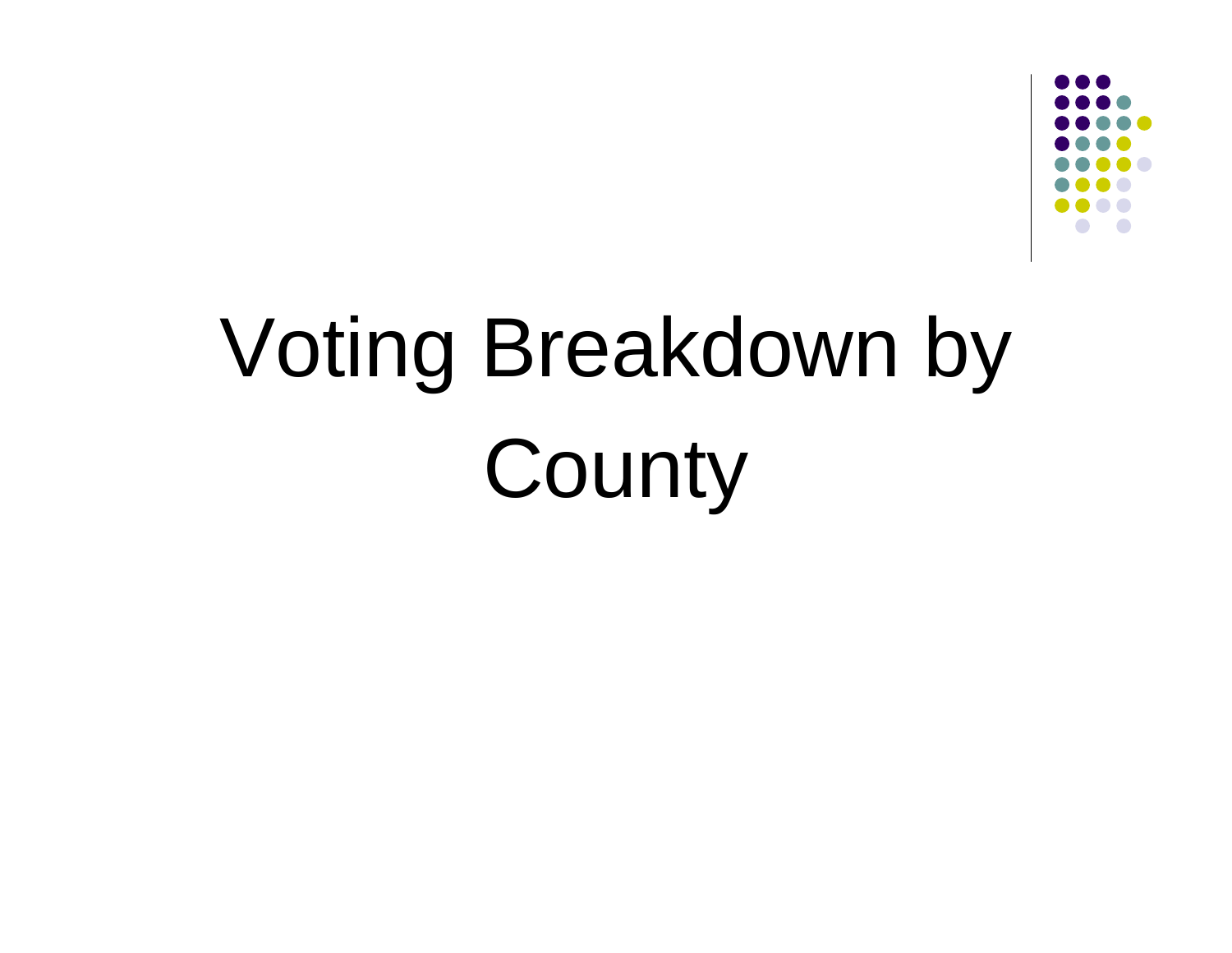| <b>Voting Breakdown by County</b> |                |        |                 |                             |                      |         |                |         |                |           |                 |
|-----------------------------------|----------------|--------|-----------------|-----------------------------|----------------------|---------|----------------|---------|----------------|-----------|-----------------|
| County                            | # ABC          | % ABC  | # AFL-CIO       | % AFL-CIO $\frac{1}{2}$ DWD |                      | % DWD   | # OTHER        | % OTHER | # NOT SET      | % NOT SET | <b>Total #</b>  |
| Adams                             | $\Omega$       | 0.00%  |                 | 87.50%                      |                      | 12.50%  | $\Omega$       | 0.00%   |                | 0.00%     | $\overline{8}$  |
| Allen                             | 5              | 5.49%  | 76              | 83.52%                      | $\overline{0}$       | 0.00%   | 10             | 10.99%  | $\overline{0}$ | 0.00%     | $\overline{91}$ |
| <b>Bartholomew</b>                | $\Omega$       | 0.00%  | 17              | 100.00%                     | $\overline{0}$       | 0.00%   | $\Omega$       | 0.00%   | $\overline{0}$ | 0.00%     | 17              |
| <b>Benton</b>                     | $\overline{0}$ | 0.00%  | $\overline{0}$  | 0.00%                       | $\overline{0}$       | 0.00%   | $\Omega$       | 0.00%   | $\overline{0}$ | 0.00%     | $\Omega$        |
| <b>Blackford</b>                  | $\Omega$       | 0.00%  |                 | 100.00%                     | $\overline{0}$       | 0.00%   | $\overline{O}$ | 0.00%   | $\overline{0}$ | 0.00%     |                 |
| Boone                             | $\overline{7}$ | 70.00% | 3               | 30.00%                      | $\overline{0}$       | 0.00%   | $\overline{0}$ | 0.00%   | $\overline{0}$ | 0.00%     | 10              |
| <b>Brown</b>                      | $\Omega$       | 0.00%  | $\overline{2}$  | 100.00%                     | $\Omega$             | 0.00%   | $\overline{O}$ | 0.00%   | $\overline{0}$ | 0.00%     | $\overline{2}$  |
| Cass                              | 3              | 50.00% | 3               | 50.00%                      | $\overline{0}$       | 0.00%   | 0              | 0.00%   | $\overline{0}$ | 0.00%     | 6               |
| Carroll                           | -1             | 12.50% | $\overline{7}$  | 87.50%                      | $\overline{0}$       | 0.00%   | $\overline{0}$ | 0.00%   | $\overline{0}$ | 0.00%     | 8               |
| Clark                             | $\overline{0}$ | 0.00%  | 22              | 100.00%                     | $\Omega$             | 0.00%   | $\Omega$       | 0.00%   | $\overline{0}$ | 0.00%     | $\overline{22}$ |
| Clay                              | $\Omega$       | 0.00%  | $\overline{2}$  | 66.67%                      | $\overline{0}$       | 0.00%   | $\overline{O}$ | 0.00%   | 1              | 33.33%    | 3               |
| Clinton                           | 1              | 50.00% |                 | 50.00%                      | $\overline{0}$       | 0.00%   | $\Omega$       | 0.00%   | $\overline{0}$ | 0.00%     | $\overline{2}$  |
| Crawford                          | $\Omega$       | 0.00%  | $\overline{2}$  | 100.00%                     | $\overline{0}$       | 0.00%   | $\overline{0}$ | 0.00%   | $\overline{0}$ | 0.00%     | $\overline{2}$  |
| <b>Davless</b>                    | $\Omega$       | 0.00%  | 6 <sup>1</sup>  | 100.00%                     | $\overline{0}$       | 0.00%   | $\overline{O}$ | 0.00%   | $\overline{0}$ | 0.00%     | 6               |
| Dearborn                          | $\Omega$       | 0.00%  | 14              | 100.00%                     | $\overline{0}$       | 0.00%   | $\overline{0}$ | 0.00%   | $\overline{0}$ | 0.00%     | 14              |
| <b>DeKalb</b>                     | $\Omega$       | 0.00%  | $5\phantom{1}$  | 100.00%                     | $\overline{0}$       | 0.00%   | $\overline{O}$ | 0.00%   | $\overline{0}$ | 0.00%     | 5               |
| Decatur                           | $\Omega$       | 0.00%  | 8               | 100.00%                     | $\overline{0}$       | 0.00%   | $\overline{0}$ | 0.00%   | $\overline{0}$ | 0.00%     | $\overline{8}$  |
| Delaware                          | $\Omega$       | 0.00%  | 70              | 100.00%                     | $\Omega$             | 0.00%   | $\overline{O}$ | 0.00%   | $\overline{0}$ | 0.00%     | $\overline{70}$ |
| <b>Dubois</b>                     | $\overline{0}$ | 0.00%  | $5\phantom{1}$  | 83.33%                      | $\Omega$             | 0.00%   | $\overline{O}$ | 0.00%   | 1              | 16.67%    | $6\phantom{1}6$ |
| Elkhart                           | $\overline{2}$ | 4.76%  | $\overline{27}$ | 64.29%                      | $6 \overline{6}$     | 14.29%  | $\overline{7}$ | 16.67%  | $\overline{0}$ | 0.00%     | $\overline{42}$ |
| Fayette                           | $\Omega$       | 0.00%  | 3               | 100.00%                     | $\Omega$             | 0.00%   | $\overline{0}$ | 0.00%   | $\overline{0}$ | 0.00%     |                 |
| Floyd                             | $\overline{0}$ | 0.00%  | $6\phantom{1}6$ | 100.00%                     | $\overline{0}$       | 0.00%   | $\Omega$       | 0.00%   | $\overline{0}$ | 0.00%     | 6               |
| Fountain                          | $\overline{0}$ | 0.00%  | $\overline{0}$  | 0.00%                       | $\overline{0}$       | 0.00%   | $\overline{0}$ | 0.00%   | $\overline{0}$ | 0.00%     |                 |
| Franklin                          | $\Omega$       | 0.00%  | $\overline{2}$  | 100.00%                     | $\Omega$             | 0.00%   | $\overline{0}$ | 0.00%   | $\overline{0}$ | 0.00%     |                 |
| Fulton                            | $\Omega$       | 0.00%  | $\Omega$        | 0.00%                       | $\blacktriangleleft$ | 100.00% | $\overline{O}$ | 0.00%   | $\overline{0}$ | 0.00%     |                 |
| Gibson                            | $\overline{0}$ | 0.00%  | $\overline{2}$  | 100.00%                     | $\overline{O}$       | 0.00%   | $\overline{0}$ | 0.00%   | $\overline{0}$ | 0.00%     | $\overline{2}$  |
| Grant                             | -1             | 11.11% | 8 <sup>1</sup>  | 88.89%                      | 0                    | 0.00%   | $\overline{O}$ | 0.00%   | $\overline{0}$ | 0.00%     | 9               |
| Greene                            | $\overline{0}$ | 0.00%  | $\overline{4}$  | 100.00%                     | $\overline{0}$       | 0.00%   | $\overline{0}$ | 0.00%   | $\overline{0}$ | 0.00%     | 4               |
| Hamilton                          | 38             | 37.25% | 59              | 57.84%                      | $\overline{0}$       | 0.00%   | 3              | 2.94%   | $\overline{2}$ | 1.96%     | 102             |
| Hancock                           | $\overline{0}$ | 0.00%  | 11              | 91.67%                      | $\overline{0}$       | 0.00%   |                | 8.33%   | $\overline{0}$ | 0.00%     | 12              |
| Harrison                          | $\Omega$       | 0.00%  | $\overline{7}$  | 100.00%                     | $\overline{0}$       | 0.00%   | $\Omega$       | 0.00%   | $\overline{0}$ | 0.00%     | $\overline{7}$  |
| <b>Hendricks</b>                  | $\overline{0}$ | 0.00%  | 26              | 100.00%                     | $\overline{0}$       | 0.00%   | $\overline{0}$ | 0.00%   | $\overline{0}$ | 0.00%     | $\overline{26}$ |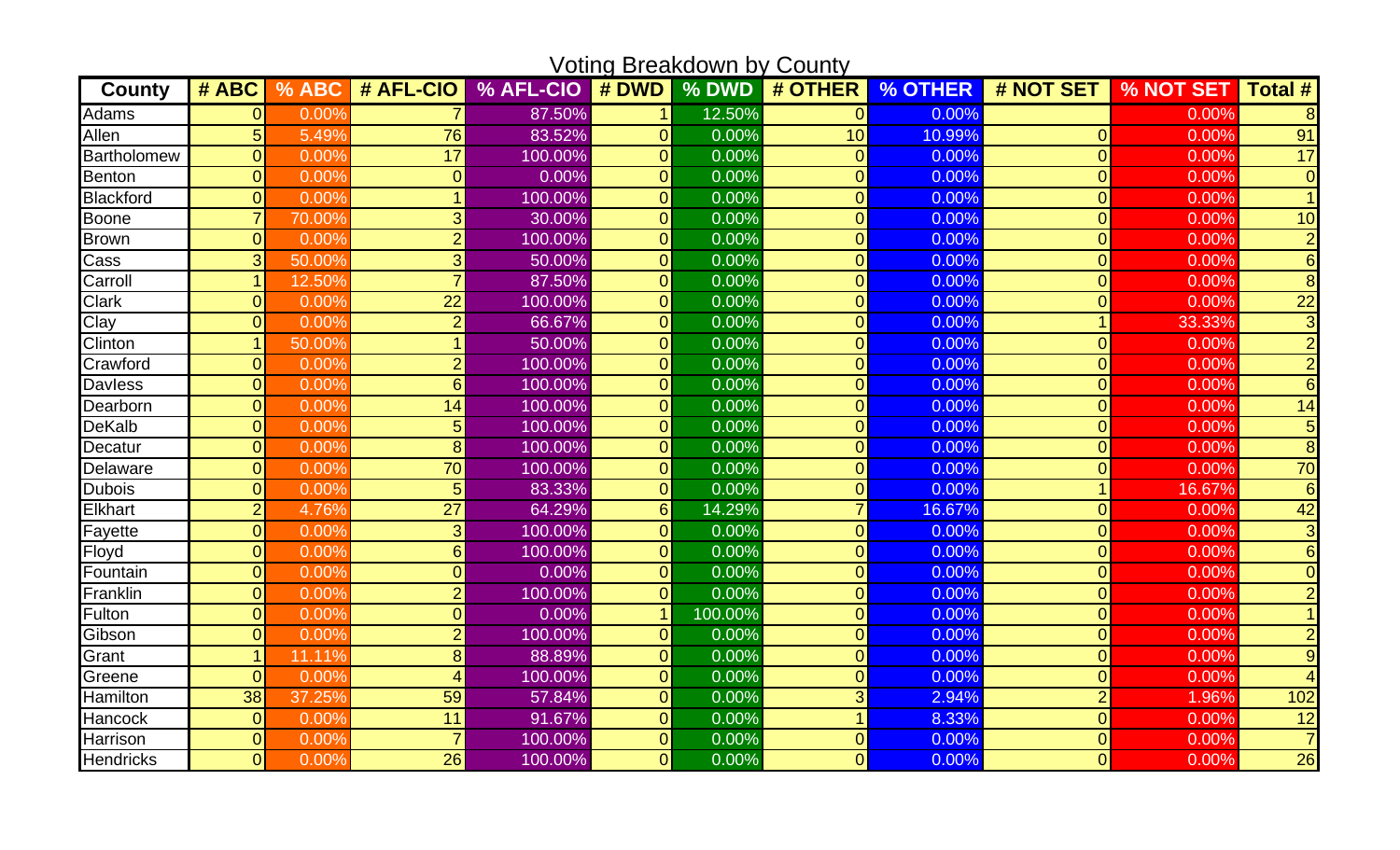Voting Breakdown by County

| Henry         | $\overline{O}$ | 0.00%  | $\vert$         | 100.00% | $\overline{0}$ | 0.00%  | $\overline{0}$ | 0.00%  | $\overline{0}$ | 0.00% | $\overline{4}$ |
|---------------|----------------|--------|-----------------|---------|----------------|--------|----------------|--------|----------------|-------|----------------|
| Howard        | $\overline{O}$ | 0.00%  | 16              | 100.00% | $\overline{0}$ | 0.00%  | 0              | 0.00%  | $\overline{0}$ | 0.00% | 16             |
| Huntington    | 1              | 33.33% |                 | 33.33%  | $\overline{0}$ | 0.00%  | $\mathbf{1}$   | 33.33% | $\overline{0}$ | 0.00% | $\overline{3}$ |
| Jackson       | $\overline{0}$ | 0.00%  | $\overline{2}$  | 100.00% | $\overline{0}$ | 0.00%  | $\overline{0}$ | 0.00%  | $\overline{0}$ | 0.00% | $\overline{2}$ |
| Jasper        | $\overline{0}$ | 0.00%  |                 | 100.00% | 0              | 0.00%  | 0              | 0.00%  | $\Omega$       | 0.00% |                |
| Jay           | $\overline{0}$ | 0.00%  | $\overline{2}$  | 100.00% | $\overline{0}$ | 0.00%  | $\overline{0}$ | 0.00%  | $\overline{0}$ | 0.00% | $\overline{2}$ |
| Jefferson     | 0              | 0.00%  | 9 <sub>l</sub>  | 100.00% | $\overline{0}$ | 0.00%  | 0              | 0.00%  | $\overline{0}$ | 0.00% | $\overline{9}$ |
| Jennings      | $\overline{0}$ | 0.00%  | 3               | 100.00% | $\overline{0}$ | 0.00%  | $\overline{0}$ | 0.00%  | $\Omega$       | 0.00% | 3              |
| Johnson       | $\overline{4}$ | 26.67% | 7               | 46.67%  | 1              | 6.67%  | 3 <sup>1</sup> | 20.00% | $\Omega$       | 0.00% | 15             |
| Knox          | $\overline{0}$ | 0.00%  | 8               | 88.89%  | $\overline{0}$ | 0.00%  | 1              | 11.11% | $\Omega$       | 0.00% | 9              |
| Kosciusko     | $\overline{2}$ | 25.00% | $\vert$         | 50.00%  | $\overline{0}$ | 0.00%  | $\overline{2}$ | 25.00% | $\overline{0}$ | 0.00% | 8              |
| _aGrange      | 3              | 42.86% | 3               | 42.86%  |                | 14.29% | $\overline{0}$ | 0.00%  | $\Omega$       | 0.00% |                |
| Lake          | $\overline{0}$ | 0.00%  | 113             | 98.26%  | $\overline{0}$ | 0.00%  | $\overline{2}$ | 1.74%  | $\Omega$       | 0.00% | 115            |
| LaPorte       | $\overline{0}$ | 0.00%  | $\overline{31}$ | 100.00% | $\overline{0}$ | 0.00%  | $\overline{0}$ | 0.00%  | $\overline{0}$ | 0.00% | 31             |
| _awrence      | $\overline{O}$ | 0.00%  | 16              | 100.00% | $\overline{0}$ | 0.00%  | 0              | 0.00%  | $\overline{0}$ | 0.00% | 16             |
| Madison       | 16             | 51.61% | 15              | 48.39%  | $\overline{0}$ | 0.00%  | $\overline{0}$ | 0.00%  | $\overline{0}$ | 0.00% | 31             |
| <b>Marion</b> | $\overline{0}$ | 0.00%  | 175             | 99.43%  | 1              | 0.57%  | 0              | 0.00%  | $\overline{0}$ | 0.00% | 176            |
| Marshall      | 3              | 42.86% | 3 <sub>l</sub>  | 42.86%  | $\mathbf{1}$   | 14.29% | $\overline{0}$ | 0.00%  | $\overline{0}$ | 0.00% |                |
| <b>Martin</b> | $\overline{0}$ | 0.00%  | 1               | 100.00% | $\overline{0}$ | 0.00%  | $\overline{O}$ | 0.00%  | $\overline{0}$ | 0.00% |                |
| Miami         | $\overline{0}$ | 0.00%  | 3               | 100.00% | $\overline{0}$ | 0.00%  | $\overline{0}$ | 0.00%  | $\overline{0}$ | 0.00% | 3              |
| Monroe        | $\overline{O}$ | 0.00%  | 33              | 94.29%  | $\overline{0}$ | 0.00%  | 0              | 0.00%  | $\overline{2}$ | 5.71% | 35             |
| Montgomery    | 1              | 25.00% | $\overline{2}$  | 50.00%  | $\overline{0}$ | 0.00%  | $\vert$        | 25.00% | $\overline{0}$ | 0.00% | 4              |
| Morgan        | 4              | 9.09%  | 10 <sup>1</sup> | 90.91%  | $\overline{0}$ | 0.00%  | $\overline{O}$ | 0.00%  | $\overline{0}$ | 0.00% | 11             |
| <b>Newton</b> | $\overline{0}$ | 0.00%  | 5               | 100.00% | $\overline{0}$ | 0.00%  | $\overline{O}$ | 0.00%  | $\overline{0}$ | 0.00% | 5              |
| <b>Noble</b>  | $\overline{0}$ | 0.00%  | 12              | 44.44%  | 15             | 55.56% | $\overline{0}$ | 0.00%  | $\overline{0}$ | 0.00% | 27             |
| Ohio          | $\overline{0}$ | 0.00%  |                 | 100.00% | 0              | 0.00%  | $\overline{0}$ | 0.00%  | $\overline{0}$ | 0.00% |                |
| Orange        | $\overline{0}$ | 0.00%  | 4               | 100.00% | $\overline{0}$ | 0.00%  | 0              | 0.00%  | $\overline{0}$ | 0.00% |                |
| Owen          | $\overline{0}$ | 0.00%  | Δ               | 100.00% | $\overline{0}$ | 0.00%  | $\overline{0}$ | 0.00%  | $\overline{0}$ | 0.00% |                |
| Parke         | $\overline{0}$ | 0.00%  | $\overline{2}$  | 100.00% | $\overline{0}$ | 0.00%  | $\overline{0}$ | 0.00%  | $\overline{0}$ | 0.00% | $\overline{2}$ |
| Perry         | $\overline{0}$ | 0.00%  | $\overline{2}$  | 100.00% | $\overline{0}$ | 0.00%  | $\overline{0}$ | 0.00%  | $\overline{0}$ | 0.00% | $\overline{2}$ |
| Pike          | $\overline{0}$ | 0.00%  | $\overline{2}$  | 100.00% | $\overline{0}$ | 0.00%  | $\overline{O}$ | 0.00%  | $\overline{0}$ | 0.00% | $\overline{2}$ |
| Porter        | $\overline{0}$ | 0.00%  | 35              | 100.00% | $\Omega$       | 0.00%  | $\overline{0}$ | 0.00%  | $\overline{0}$ | 0.00% | 35             |
| Posey         | $\overline{O}$ | 0.00%  |                 | 100.00% | $\overline{0}$ | 0.00%  | 0              | 0.00%  | $\overline{0}$ | 0.00% | $\overline{4}$ |